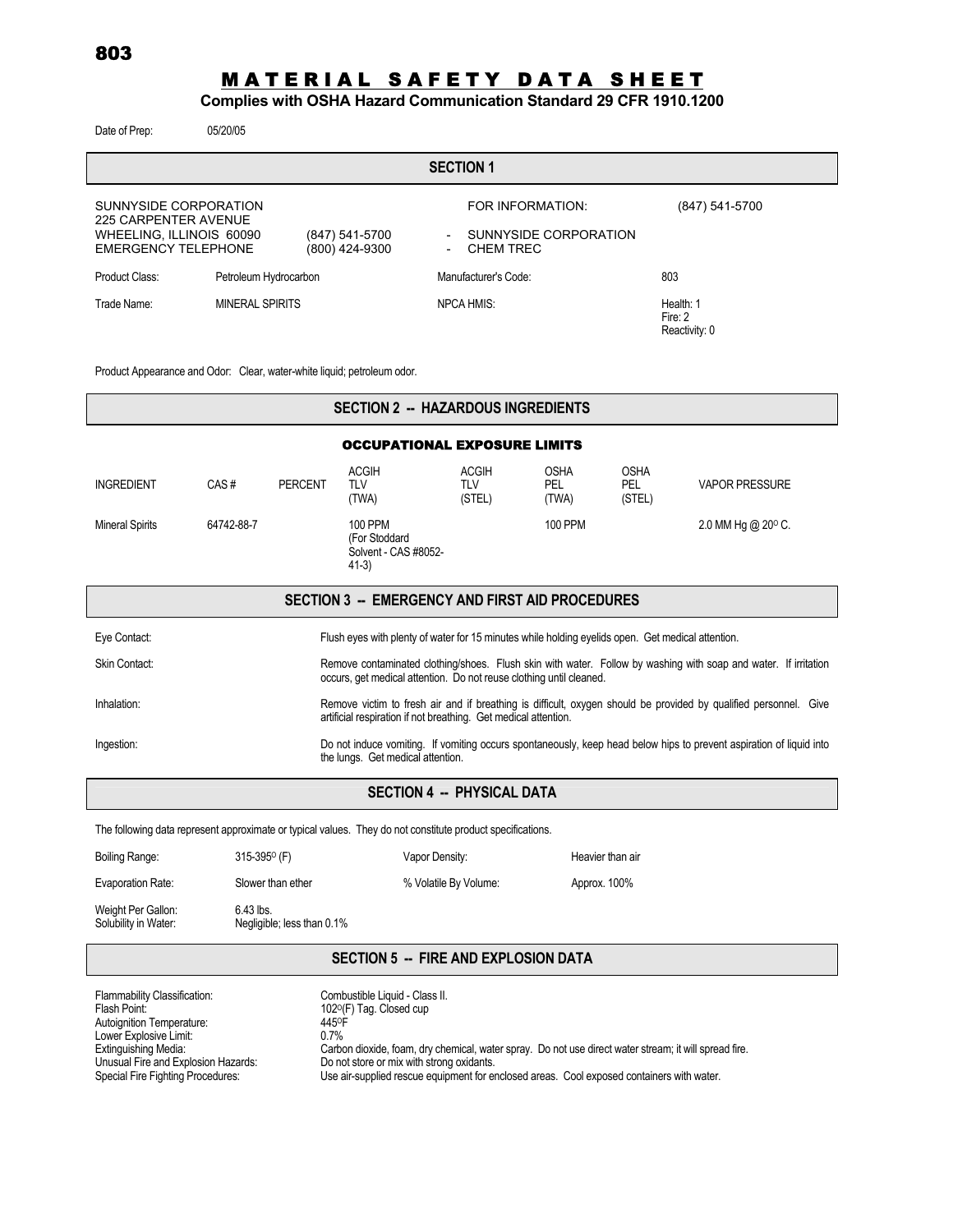Trade Name: MINERAL SPIRITS **Page 2 of 3** 

### **SECTION 6 -- HEALTH HAZARD DATA**

| THRESHOLD LIMIT VALUE:                     | See Section 2.                                                                                                                                                                                                                                                                                                                                                                                  |
|--------------------------------------------|-------------------------------------------------------------------------------------------------------------------------------------------------------------------------------------------------------------------------------------------------------------------------------------------------------------------------------------------------------------------------------------------------|
| EFFECTS OF OVEREXPOSURE<br>Acute           |                                                                                                                                                                                                                                                                                                                                                                                                 |
| Eye Contact:                               | May cause irritation, discomfort, redness and swelling of the eye.                                                                                                                                                                                                                                                                                                                              |
| Skin Contact:                              | Liquid is slightly irritating to the skin. Prolonged or repeated contact can result in defatting and drying of the skin<br>which may result in skin irritation and dermatitis.                                                                                                                                                                                                                  |
| Inhalation:                                | Vapors may cause irritation to nose, throat and respiratory tract. Breathing of high vapor concentrations may result in<br>headaches, dizziness and other signs of nervous system depression. These effects have been observed after<br>misuse or abuse of this product. When used in a reasonable and foreseeable manner, no adverse effects are<br>anticipated from exposure to this product. |
| Ingestion:                                 | Ingestion may result in vomiting, aspiration (breathing) of vomitus into the lungs must be avoided as even small<br>quantities may result in aspiration pneumonitis.                                                                                                                                                                                                                            |
| Chronic:                                   | Repeated skin contact may aggravate an existing dermatitis (skin condition).                                                                                                                                                                                                                                                                                                                    |
| Carcinogenicity:                           | This product has not been identified as a carcinogen by NTP, IARC, or OSHA.                                                                                                                                                                                                                                                                                                                     |
| Medical Conditions Aggravated by Exposure: | Conditions aggravated by exposure may include skin disorders and respiratory (asthma-like) disorders.                                                                                                                                                                                                                                                                                           |

## **SECTION 7 -- REACTIVITY DATA**

|                                       | <b>SECTION 8 -- SPILL OR LEAK PROCEDURES</b>                         |
|---------------------------------------|----------------------------------------------------------------------|
| Hazardous Polymerization:             | Will not occur.                                                      |
| Hazardous Decomposition Products:     | Thermal decomposition may yield carbon dioxide and carbon monoxide.  |
| Incompatibility (Materials to Avoid): | Strong oxidizing agents like liquid chlorine or concentrated oxygen. |
| Conditions to Avoid:                  | Heat, sparks and flame.                                              |
| Stability:                            | <b>Stable</b>                                                        |

Steps to be taken in case material is spilled or released: Remove ignition sources, evacuate area, avoid breathing vapor or contact with liquid. Recover free liquid or stop leak if possible. Dike large spills and use absorbent material for small spills. Keep spilled material out of sewers, ditches and bodies of water.

Waste disposal method: Incinerate under safe conditions; dispose of in accordance with local, state and federal regulations.

#### **SECTION 9 -- SAFE HANDLING AND USE INFORMATION**

| <b>Respiratory Protection:</b>                                       | Appropriate vapor canister, self-contained breathing apparatus or supplied-air hose mask, if needed.                                                                                                                    |
|----------------------------------------------------------------------|-------------------------------------------------------------------------------------------------------------------------------------------------------------------------------------------------------------------------|
| Ventilation:                                                         | Sufficient, in volume and pattern, to keep workroom concentration below current applicable OSHA safety and health<br>requirements. See Section 2. Use explosion-proof equipment. No smoking.                            |
| Protective Gloves:<br>Eye Protection:<br>Other Protective Equipment: | Rubber or neoprene.<br>Chemical safety goggles.<br>Impervious clothing or boots, if needed. Emergency eye wash fountains and safety showers should be available in<br>the immediate vicinity of any potential exposure. |